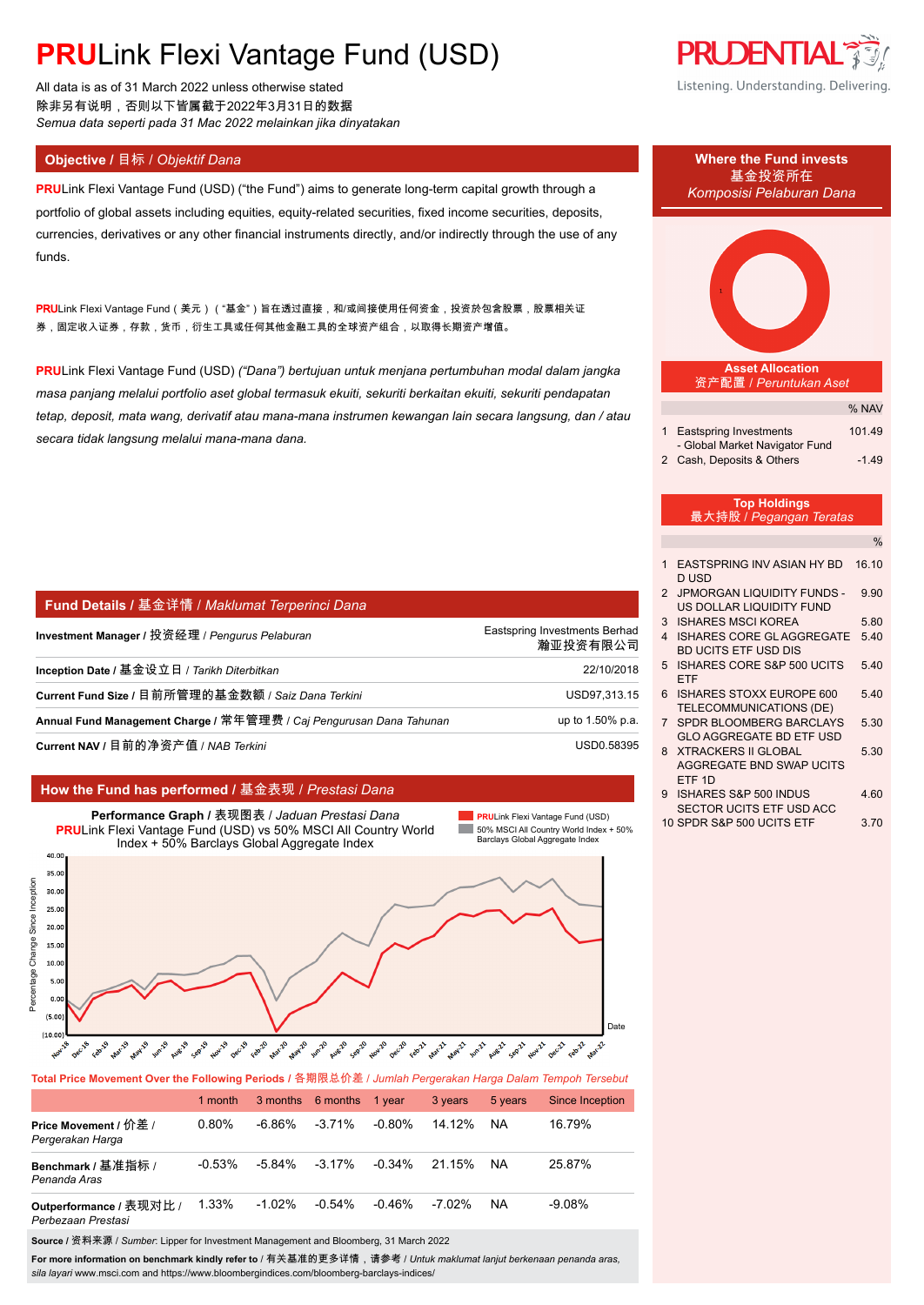All data is as of 31 March 2022 unless otherwise stated 除非另有说明,否则以下皆属截于2022年3月31日的数据 *Semua data seperti pada 31 Mac 2022 melainkan jika dinyatakan*

### **PRUDENTIAL RED** Listening. Understanding. Delivering.

### **Monthly Update /** 每月简报 / *Peningkatan Bulanan*

#### **Market Review /** 市场回顾 */ Tinjauan Bulanan*

Global equity markets rose in March but ended the first quarter of 2022 as the worst quarter since the COVID-19 pandemic. The ongoing Russia-Ukraine conflict and inflationary pressures as well as the ramp up of interest rates by major central banks continued to weigh on sentiment. Developed Market equities recovered some of their losses towards the end of March and posted positive returns, whereas Emerging Market equities underperformed in this tough environment. Sector wise, commodity- and energy-dominated markets rallied during the month, largely driven by the surging oil prices.

The US market rebounded and delivered 3.4% in March. Its manufacturing activity continued to gain momentum, with its manufacturing PMI rising from 57.3 in February to 58.8 in March. The strong demand and easing supply chain pressures countered the headwinds of the Russia-Ukraine crisis as well as soaring prices. The Fed also made its first interest rate hike since 2018 - a quarter percentage point increase to 0.5% - and signaled six more hikes this year to tackle inflation.

Asia Pacific ex Japan markets returned -0.9% in USD terms in March. China and Hong Kong equities returned -8.0% and -0.5% in USD terms respectively over the same period. China saw a surge in COVID-19 cases that led to stricter mobility restrictions and lockdown measures. As a result, its manufacturing PMI fell from 50.2 in February to 49.5 in March. This first contraction in two years highlighted the urgency for more policy intervention to stabilise China's economy . Hong Kong's economy is also set to contract in 1Q22, breaking its four-quarter run of recovery. Meanwhile, Taiwan equities delivered -2.2% in USD terms in March amid concerns over rising inflation and raw material prices. Taiwan also faced supply bottleneck headwinds, particularly in the technology sector.

In Fixed Income markets, the global bond market rout continued to deepen in March, buffeted by a mounting wall of macroeconomic concerns arising from Russia-Ukraine conflict, higher inflation, tightening monetary policy, as well as COVID lockdowns in China. US yields saw a sharp adjustment higher with the 10 Y UST yield up by 49bps to 2.32%. Notably, the 10y-2y spread, a widely watched leading indicator for signaling recessions, has been flattening and inverted for the first time since September 2019.

The Asian USD credit market saw broad-based declines; the decline in the Asian USD bond market was driven mainly by the rise in US interest rates . While Asian investment grade credits in the region were hit harder by the rise in US interest rates, moderate spread tightening helped to cushion the negative impact and resulted in the sector's outperformance against the high yield sector. In particular, investment grade sovereigns, such as Philippine and Indonesian sovereigns, were the key outperformers. In contrast, high yield sovereigns, notably Pakistan sovereigns, underperformed.

全球股市于3月份走高,但就2022年首季而言,却是自新冠肺炎疫情以来表现最糟糕的季度。持续演进的俄乌冲突和通胀压力,以及主要央行加息等因素继续打压市场 情绪。发达市场股市于3 月底收复部分失地并录得正回报;新兴市场股市则在此严峻环境下走势逊色。领域方面,在油价飙升推动下,由商品和能源主导的市场于月 内上涨。

美国市场3月份反弹并交出3.4%回酬。其制造业活动势头继续增长;制造业采购经理人指数从 2 月的 57.3走高至 3 月的 58.8。需求强劲以及供应链压力缓解抵消了俄 乌危机和价格飙升等不利因素带来的冲击。美联储还进行了自 2018 年以来的首次加息——起0.25%至 0.5%——并暗示今年将再加息六次,以应对通胀。

亚太除日本市场3月份以美元计下跌-0.9%。中国和香港股市同期以美元计分别走低-8.0%和-0.5%。中国新冠肺炎疫情死灰复燃,当局被迫采取更严厉的行动限制和封 锁等防疫措施。结果,其制造业采购经理人指数从 2 月份的 50.2下跌至3 月份的49.5。读数两年来首次萎缩凸显了政府需要采取更多政策干预来稳定中国经济的紧迫 性。香港经济也料于2022 年第一季度萎缩,打破连续四个季度的复苏势头。与此同时,台湾股市于3 月份以美元计下跌-2.2%,归咎于市场对通胀和原材料价格上涨 的担忧。台湾同样面临供应瓶颈方面的不利挑战,尤其是科技领域。

在固定收益市场,全球债券市场于3 月份延续跌势,主要是因为俄乌冲突、通胀走高、货币政策收紧以及中国新冠肺炎疫情造成的封锁措施导致市场对宏观经济的担 忧不断加剧。美国国债收益率大幅走高,10 年期美国国债收益率上涨 49 个基点至 2.32%。值得注意的是,10 年 – 两年期的信用利差自 2019 年 9 月以来首次趋平和 倒挂;这是广受关注预示衰退的领先指标。

亚洲美元信贷市场全面下跌;亚洲美元债券市场的跌势主要是受美国利率走高驱动。尽管这个地区的亚洲投资级信贷更倾向于受到美国利率上升打击,信用价差适度 收紧有助于缓冲该负面影响,支撑该领域的表现优于高收益板块。特别是投资级主权证券,比如菲律宾和印尼等主权是表现优异的主要赢家。相比之下,高收益主权 债券,尤其是巴基斯坦主权则走势逊色。

*Pasaran ekuiti global meningkat pada Mac namun menamatkan suku pertama 2022 sebagai suku tahun terburuk sejak pandemik COVID-19. Konflik Rusia-Ukraine yang berterusan dan tekanan inflasi serta peningkatan kadar faedah oleh bank pusat utama terus menghimpit sentimen. Ekuiti Pasaran Maju menebus semula sebahagian kerugiannya pada akhir bulan Mac lalu mencatatkan pulangan positif, manakala ekuiti Pasaran Memuncul berprestasi rendah dalam persekitaran yang sukar ini. Meninjau pasaran dari segi sektor, pasaran komoditi dan pasaran yang didominasi tenaga meningkat pada bulan ini, sebahagian besarnya didorong oleh lonjakan harga minyak.*

*Pasaran AS yang melonjak semula menjana pulangan 3.4% pada bulan Mac. Aktiviti pembuatannya terus meraih, dengan PMI pembuatan meningkat daripada 57.3 pada Februari kepada 58.8 pada Mac. Permintaan yang kukuh dan tekanan rantaian bekalan yang semakin berkurangan mengatasi masalah krisis Rusia-Ukraine serta harga yang melambung tinggi. Fed juga membuat kenaikan kadar faedah pertama sejak 2018 - peningkatan suku peratusan mata kepada 0.5% - dan memberi isyarat enam kenaikan lagi dalam tahun ini untuk menangani inflasi.*

*Pasaran Asia Pasifik luar Jepun memulangkan -0.9% dalam terma USD pada bulan Mac. Ekuiti China dan Hong Kong masing-masing mencatat pulangan -8.0% dan -0.5% dalam terma USD dalam tempoh yang sama. China merekodkan lonjakan kes COVID-19 yang menggesa kepada sekatan pergerakan yang lebih ketat dan penutupan sempadan. Akibatnya, PMI pembuatannya jatuh daripada 50.2 pada Februari kepada 49.5 pada Mac. Penguncupan pertama dalam tempoh dua tahun menyerlahkan gesaan kepada lebih banyak campur tangan dasar bagi menstabilkan ekonomi China. Ekonomi Hong Kong juga dijangka menguncup pada 1Q22, mematahkan jangkaan pemulihan empat suku berturutan. Sementara itu, ekuiti Taiwan jatuh -2.2% dalam terma USD pada Mac di tengah-tengah kebimbangan mengenai kenaikan inflasi dan harga bahan mentah. Taiwan juga menghadapi masalah kesesakan bekalan, terutamanya dalam sektor teknologi.*

*Menyorot pasaran Pendapatan Tetap, kemerosotan pasaran bon global semakin teruk pada bulan Mac, dihentam kebimbangan makroekonomi yang semakin membuak ekoran konflik Rusia-Ukraine, inflasi yang lebih tinggi, dasar monetari yang mengetat, serta sekatan pergerakan COVID di China. Hasil AS mengalami pelarasan lebih tinggi secara mendadak dengan hasil UST 10 tahun meningkat 49 mata asas kepada 2.32%. Paling menonjol ialah spread 10 tahun-2 tahun, penunjuk utama yang rata-rata diberi perhatian bagi mengisyaratkan kemelesetan telah mendatar dan berbalik buat kali pertama sejak September 2019.*

*Pasaran kredit Asia USD mencatat penurunan secara meluas; penurunan dalam pasaran bon Asia USD didorong terutamanya oleh kenaikan kadar faedah AS. Walaupun kredit gred pelaburan Asia di rantau ini terjejas lebih teruk ekoran kenaikan kadar faedah AS, pengetatan spread yang sederhana telah membantu*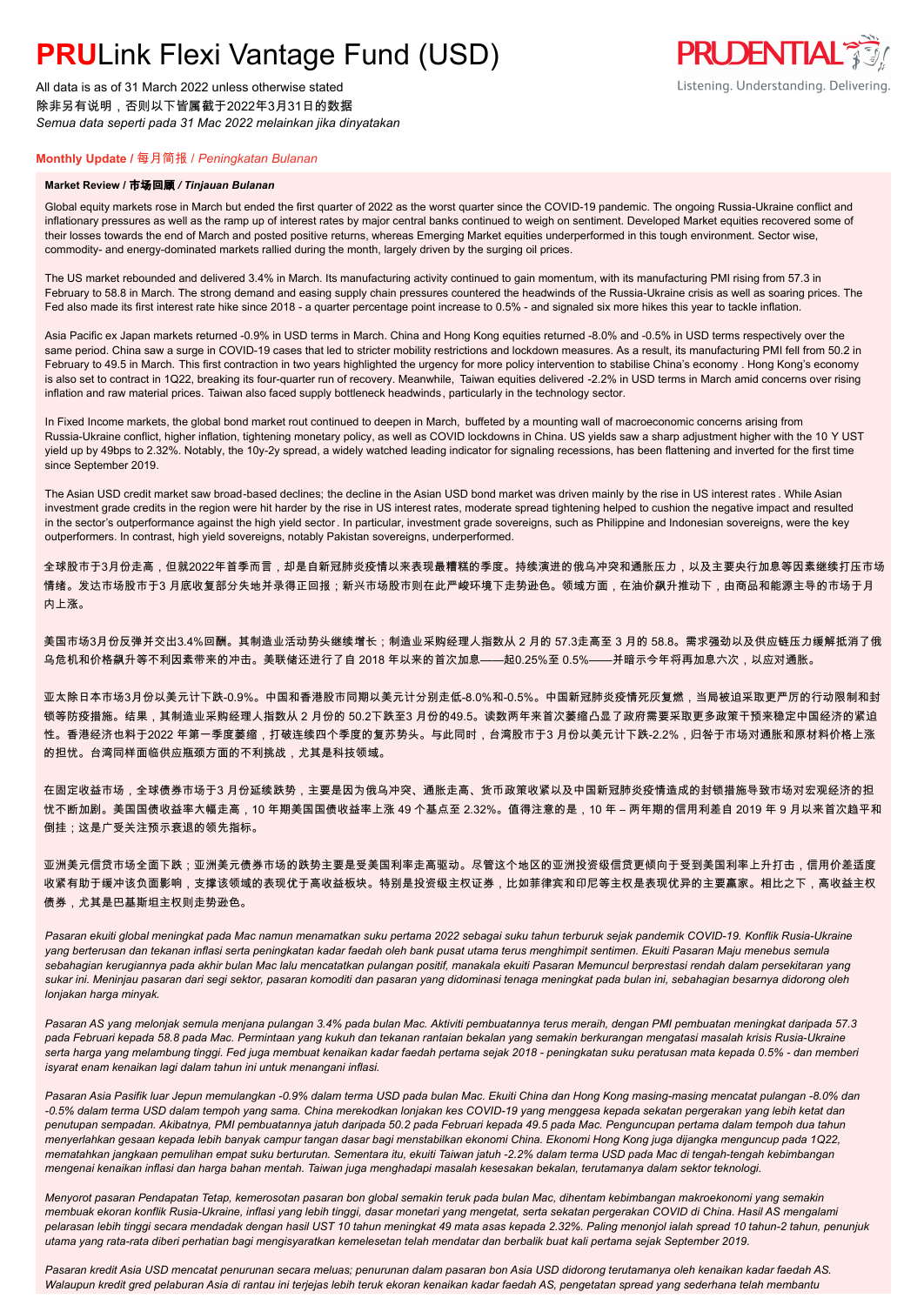All data is as of 31 March 2022 unless otherwise stated 除非另有说明,否则以下皆属截于2022年3月31日的数据 *Semua data seperti pada 31 Mac 2022 melainkan jika dinyatakan*

*mengurangkan impak negatif lalu mendorong prestasi cemerlang sektor tersebut berbanding sektor hasil tinggi. Khususnya, kerajaan gred pelaburan seperti Filipina dan Indonesia mencatatkan prestasi terbaik. Sebaliknya, kerajaan hasil tinggi terutamanya Pakistan memberikan prestasi rendah.*

**PRUDENTIAL RED** 

Listening. Understanding. Delivering.

#### **Market Outlook /** 市场展望 */ Gambaran Bulanan*

As we progress into 2022, market volatility seems likely to persist in the near term. Going forward, we may see global growth slowing as consumption is crimped by the rising commodity prices. However, we do not expect global growth to fall off the cliff, as the waning impact of the Omicron variant, robust labour market and generally healthy corporate fundamentals should help cushion the impact of weaker purchasing power due to the rising inflationary pressures. China also remains a key risk to monitor as the country is facing the most severe lockdown since the initial wave of COVID-19 infection, though it has significant room to ease monetary and fiscal measures to stabilise growth.

In the fixed income market, investors seemingly continue to shun long dated bonds (10-year and beyond). While elevated inflationary pressures is likely to keep the Fed on a hawkish stance, we view that the likely rate hikes this year has been well priced in by the market, which may thus cap further disorderly rises in US interest rates from current level.

Control of the pandemic and vaccine roll-out are well underway in many markets, with border re-openings expected to boost global tourism and service-related sectors. There are also fears that corporate earnings have peaked, and that growth is slowing globally. This mixed picture suggests choppiness in the near-term and factor diversification in Fquities is suggested.

Global share prices have been volatile with uncertainties around the conflict between Russia and Ukraine as well as rising concerns around stagflation given disruption in the oil and broader commodities supply chains. There has also been a reversal of factor behaviour in the market, with Value and Dividend Yield factors, for example, rebounding after enduring several years of underperformance. Though Asian equity valuations remain cheap relative to other regional markets , we remain cognisant of the impact of the US Federal Reserve's interest rate policy , along with tensions around US-China relations and commodity and goods inflation.

迈入 2022 年,市场料在短期内延续波动走势。展望未来,我们可能会看到全球增长放缓,归咎于商品价格上涨抑制消费。然而,我们预计全球增长不会跌入谷底,原 因是Omicron变异株的影响减弱、劳动力市场强劲以及企业基本面普遍健康,料有助于缓解购买力因通胀压力走高而减弱的冲击。中国仍是需要监控的主要风险,因为 该国正面临自初始COVID-19 感染以来最严重的封锁,尽管它还有很大的空间来放松货币和财政措施以稳定增长。

在固定收益市场,投资者看来仍然回避长期债券(10 年及以上)。通货膨胀压力居高不下或使美联储保持鹰派立场,但我们认为,市场已经充分消化今年可能升息的 因素,并料限制美国利率从当前水平无次序地进一步上升。

许多市场的大流行控制和疫苗推广工作正顺利进行,边境重新开放预计将提振全球旅游业和服务相关行业。另外投资者还担心企业盈利已经见顶,同时全球增长正放 缓。这种喜忧参半的情况显示,市场短期内料继续波动;因此建议多元化股票投资。

全球股价走势波动;俄罗斯和乌克兰之间的冲突存在不确定性,以及石油和更广泛大宗商品供应链中断加剧了市场对滞胀的担忧。市场的行为因素也出现了逆转,例 如价值和股息收益率因素在经历了数年的低迷走势后反弹。尽管亚洲股票估值相对于其他区域市场仍然低廉,我们依然关注美联储利率政策的影响,以及美中关系和 商品与物品通胀的紧张局势带来的影响。

*Sementelah kita menelusuri tahun 2022, volatiliti pasaran berkemungkinan akan berterusan dalam tempoh terdekat. Melangkah ke hadapan, kita mungkin melihat pertumbuhan global akan semakin perlahan kerana penggunaan disekat oleh kenaikan harga komoditi. Walau bagaimanapun, kami tidak menjangkakan pertumbuhan global akan tergelincir berikutan impak varian Omicron yang berkurangan, pasaran buruh yang teguh dan asas korporat yang sihat secara amnya akan membantu menampan kesan kuasa beli yang lebih lemah akibat tekanan inflasi yang semakin kuat. China juga kekal sebagai risiko utama untuk dipantau kerana negara tersebut mendepani sekatan paling teruk sejak gelombang awal jangkitan COVID-19, walaupun ia mempunyai ruang yang luas untuk mengorak langkah melonggarkan monetari dan fiskal bagi menstabilkan pertumbuhan.*

*Dalam pasaran pendapatan tetap, pelabur nampaknya terus menjauhi bon bertempoh panjang (10 tahun dan seterusnya). Walaupun tekanan inflasi yang tinggi berkemungkinan mengekalkan Fed dengan pendirian agresif, kami melihat bahawa kemungkinan kenaikan kadar tahun ini telah difaktorhargakan dengan baik oleh pasaran, yang mungkin membatasi kenaikan kadar faedah AS yang tidak teratur daripada paras semasa.*

*Kawalan ke atas wabak berserta pelancaran vaksin sedang giat dijalankan di banyak pasaran di samping pembukaan semula sempadan dijangka akan menggalakkan pelancongan global dan sektor berkaitan perkhidmatan. Terdapat juga kebimbangan bahawa pendapatan korporat telah memuncak, dan pertumbuhan memperlahan secara global. Gambaran bercampur-campur ini mencadangkan keadaan tidak menentu dalam jangka masa terdekat dan kepelbagaian faktor dalam Ekuiti dialu-alukan.*

*Harga saham global tidak menentu dengan ketakpastian melingkari konflik antara Rusia dan Ukraine serta kebimbangan tentang stagflasi yang semakin meningkat berikutan gangguan rantaian bekalan minyak dan komoditi yang lebih meluas. Terdapat juga pembalikan faktor tingkahlaku dalam pasaran, dengan faktor Nilai dan Hasil Dividen contohnya, melonjak semula selepas mencatat prestasi hambar selama beberapa tahun. Walaupun penilaian Asia kekal murah berbanding pasaran serantau yang lain, kami tetap menyedari impak dasar kadar faedah Fed AS, berserta ketegangan seputar hubungan AS-China dan inflasi komoditi serta barangan.*

#### **Fund Review & Strategy /** 基金表现评论与投资策略 */ Tinjauan dan Strategi Dana*

The Fund returned 0.80% for the month, outperforming the benchmark return of -0.53% by 1.33%. Year-to-date, the Fund returned -6.86%, underperforming the benchmark return of -5.84% by 1.02%.

The Fund's US equity exposure was a key contributor, especially as the US market had a broad-based rebound with most sectors in the positive territory. Our tactical positions in US Materials, Europe Oil & Gas, Gold Miners and Cybersecurities also added to performance. The Fund's key detractors included exposures to Asian High Yield, Global Aggregate Bonds and China Equities.

March was another challenging month for markets as the macro environment continue to face the challenging dynamic of weakening manufacturing growth and rising inflation, among other factors. In response, we primarily reduced Asia-Pacific ex-Japan and Europe Equities during the month.

We continue to manage exposure selectively from a sector perspective in US equities . Our tactical Asian bond allocation continues in the Fund . We are, however, cognizant that with China currently facing a dilemma with rising COVID-19 cases and draconian restrictions and lockdowns, any bigger easing, such as supplementary fiscal relief and larger-scale housing relaxations, will require approval from the Politburo, which will hold its next two meetings in late April and late July.